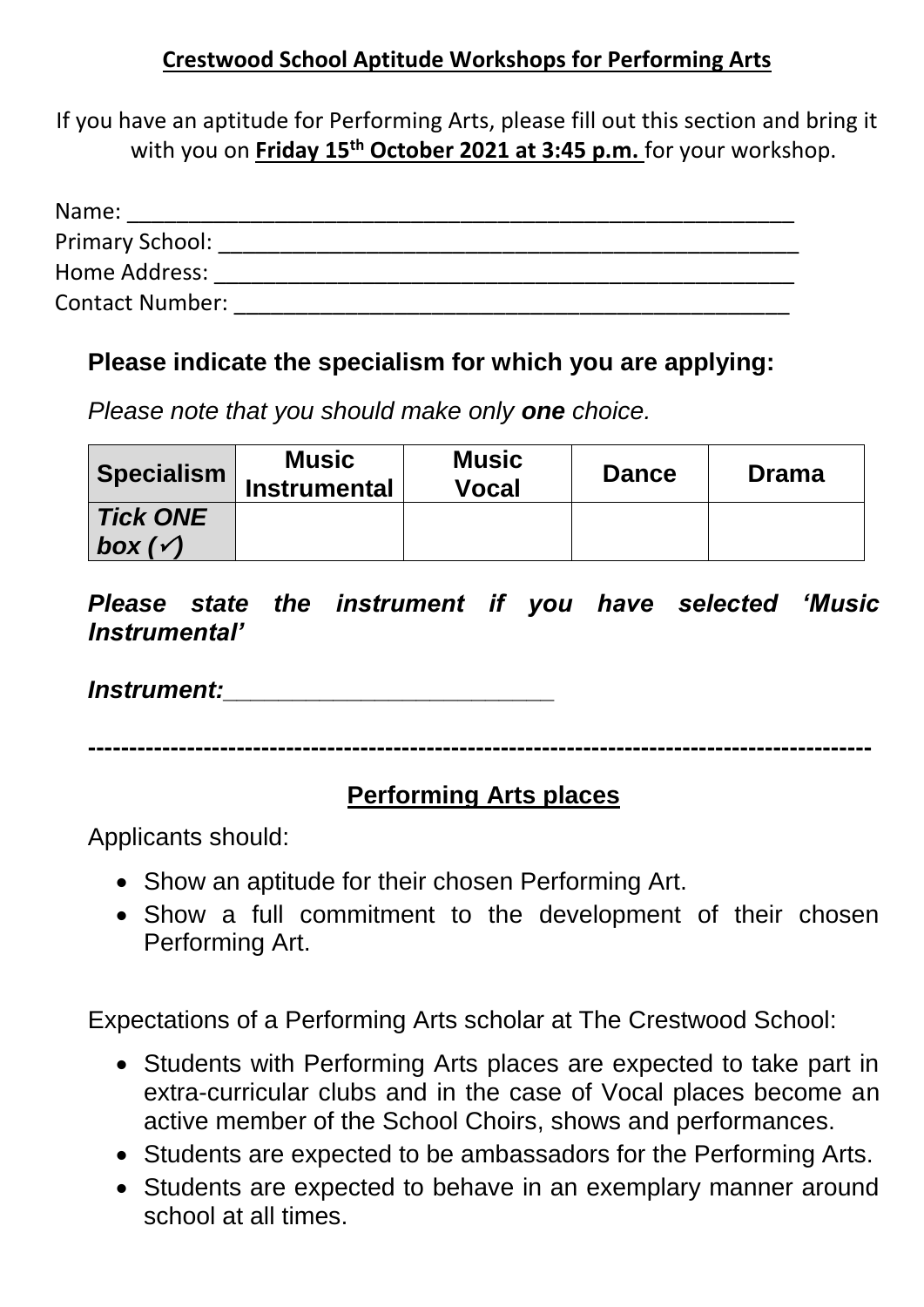# **Performing Arts Places – Supplementary Information**

#### **Dance and Drama:**

#### - **Dance Places**

All applicants will be taught a short phrase which they will perform in groups, after they have participated in a group warm up.

#### - **Drama Places**

All applicants will take part in a group improvisation. They will perform a short monologue of their own choice, and will also perform lines from a given play.

### **Music (Instrumental/Vocal) Places:**

- 1. All music applicants will be invited to sit a multiple choice listening aptitude test in music. This aptitude test does not require any previous knowledge of music or music theory.
- 2. Applicants will perform/sing a short piece of their own choice which lasts no longer than three minutes. Instrumental candidates may choose to perform on any instrument. Vocalists may bring their own backing track, accompanist or sing acapella.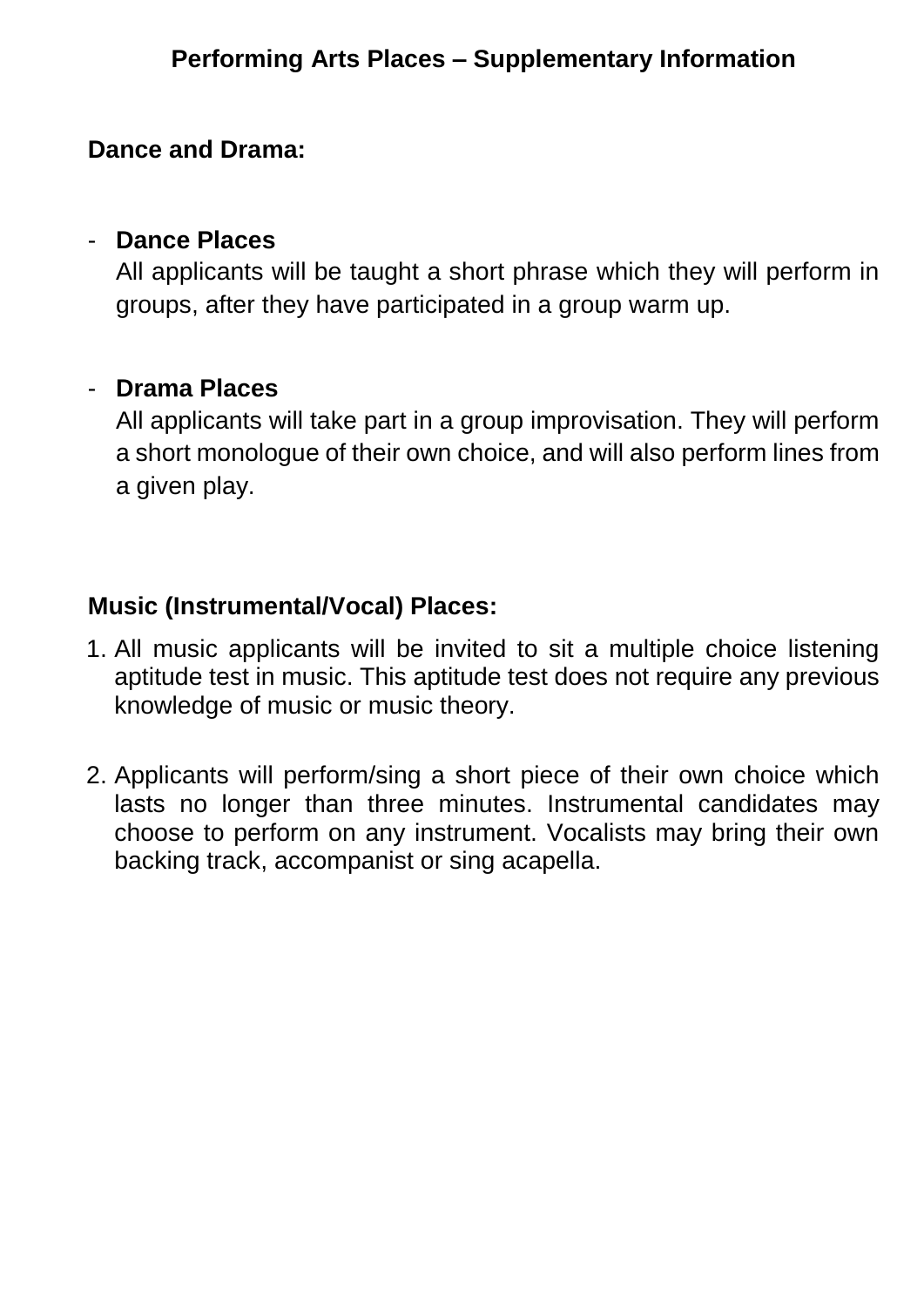# **Instrumental Music/Vocal Music Listening Aptitude Test**

Candidates will be tested on the following Musical Elements:

- Organisation of pitch (melodically and harmonically) including simple chord progressions e.g. perfect and imperfect cadences, and basic melodic devices e.g. sequence.
	- Tonality including major, minor and basic modulation e.g. tonic dominant.
- Structure; organisation of musical material including simple structure e.g. verse and chorus, call and response, binary and theme and variations.
	- Sonority including recognition of a range of instrumental and vocal timbres and articulation e.g. legato and staccato.
	- Texture; how musical lines (parts) fit together including simple textural combinations e.g. unison, chordal and solo.
- Tempo, metre and rhythm including pulse, simple time, compound time, and basic rhythmic devices e.g. dotted rhythms.
	- Dynamics; basic dynamic devices e.g. crescendo and diminuendo.